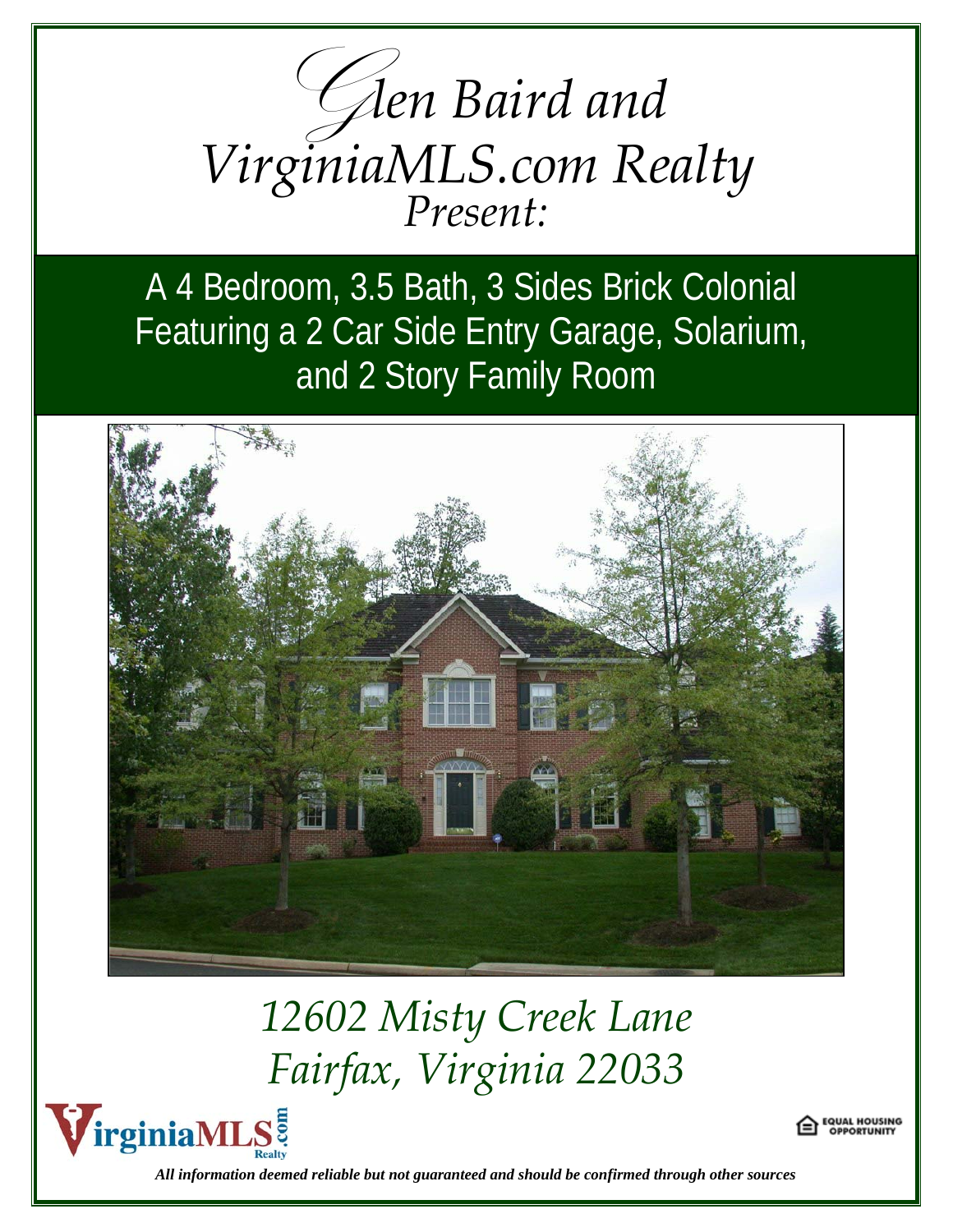

G*ourmet Kitchen*

- 42" Maple cabinets
- Granite counters
- Island with Jennair cooktop
- Double oven and stainless steel refrigerator
- Recessed lights
- Ceramic tile floor
- Casement window over deep cast iron sink
- x Abundant food storage in large kitchen pantry
- Breakfast area with atrium door to deck and gazebo
- Separate laundry room/mud room off kitchen with maple cabinets

## M*aster Bedroom Suite*

- Luxury master bedroom with separate sitting room
- Large walk-in closet with paladian window
- Double vanity sinks in master bath
- x Jetted soaking tub and separate shower



- 3 Sides brick and cedar roof
- Brick stoop
- Spacious deck with gazebo
- Gas heat and hot water
- 2 Car side entry garage with auto door openers
- Community pool, tennis courts, club house, walking paths, and wild life ponds
- x Convenient to Route 50, 66, 29, Fairfax County Parkway, Fair Oaks Mall, Fair Lakes Shopping, Golfing, and Hospital



- 9 Foot ceilings
- 4 Large bedrooms
- 3 Full baths
- Circular staircase
- Ceramic tile foyer
- Builit-in bookcases in library
- Finished-in-place hardwood floors in living room and dining room
- Walk-in bay in dining room
- Atrium doors from living room to spacious solarium
- Circle top windows throughout main level
- Generous moldings throughout
- Floor to ceiling brick fireplace in family room
- Loft overlooking family room
- Ceramic tile in bathrooms
- Finished walk-up basement with recreation room and media room
- Full bath and quest room on lower level

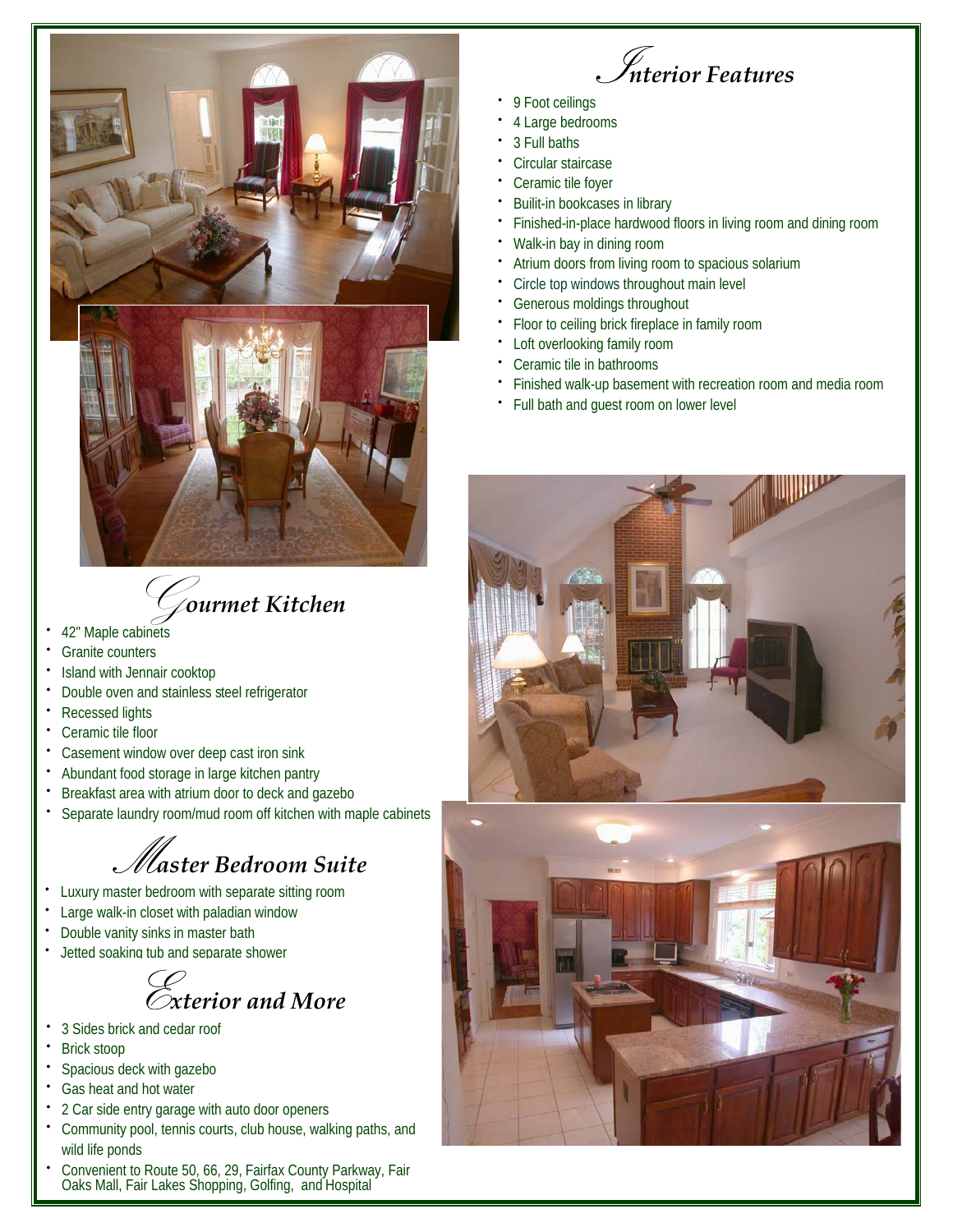## **12602 MISTY CREEK LN, FAIRFAX, VA 22033 List Price: \$849,900 Style**: Colonial **Ownership**: Fee Simple **Type**: Detached **Zip**: 22033 - 1725 **Listing Type**: Modified/Excl **#Levels**: 3 **Adv Sub**: Century Oak **#Fireplaces**: 1 **Legal Sub**: CENTURY OAK **Area**: 10-4 **Tax ID**: 45-2-11- -40 **Total Taxes**: \$6,739 **Age**: 12 **Tax Year**: 2003 **HOA Fee**: \$82.00 /mo **Year Built**: 1992 **Lot Acres/Sqft**: .23/10,184 **Elementary**: NAVY **Middle**: FRANKLIN **High**: CHANTILLY **INTERIOR Total Main Upper Lower Bedrooms**: 4 0 4 0 **Full Baths**: 3 0 2 1 **Half Baths:** 1 1 0 0 **Room Dimensions Level Flooring**  Living Room 13 x 16 Main Wood Dining Room 14 x 12 Main Wood Bedroom-Master 13 x 18 Upper Carpet Bedroom-Second 12 x 12 Upper Carpet Bedroom-Third 12 x 10 Upper Carpet Bedroom-Fourth 10 x 10 Upper Carpet Kitchen 14 x 11 Main Ceramic Tile Recreation Room 16 x 38 Lower Carpet **Room Dimensions Level Flooring FP** Family Room 20 x 14 Main Carpet Wood<br>
Den 15 x 21 Lower Carpet Den 15 x 21 Lower Unfin Basement 12 x 10 Lower Other Other Room #1 20 x 12 Upper Carpet Other Room #2 20 x 14 Lower Carpet Library 12 x 10 Main Carpet Breakfast Room 9 x 13 Main Ceramic Tile Fover **Main** Ceramic Tile

**FEATURES Rooms**: Living Room,Dining Room,Bedroom-Master,Bedroom-Second,Bedroom-Third,Bedroom-Fourth,Kitchen,Recreation Rm,Family Rm,Den,Garage,Unfinished Bsmt,Other Room 1,Other Room 2,Library,Foyer,Breakfast Room,Den/Stdy/Lib,Family<br>Room,Laundry-Kit\_Lvl,Lndry-Sep.Rm,Solarium Main Entrance: Foyer Dining/Kitchen: Breakfast-Room, Fam Rm Off Room,Laundry-Kit Lvl,Lndry-Sep Rm,Solarium Main Entrance: Foyer Kit-Table Space, Sep Dining Rm **Appliances**: Dishwasher, Disposal, Dryer, Exhaust Fan, Oven-Double, Oven-Wall, Refrigerator, Washer

**Amenities**: Auto Gar Dr Opn, Built-in Bookcases, FP Glass Doors, FP Mantels, MBA/Sep Shwr, MBA/Sep Tub, MBR-BA Full, Shades/Blinds, Tub-Soaking, Tub-2 + person, Walk-in Closet(s), Wet Bar/Bar, Wood Floors, W/W Carpeting, Granite Counters<br>Security: Electric Alarm Windows/Doors: Bay/Bow Wind, French Doors, Six Panel Doors, Skylight(s) Windows/Doors: Bay/Bow Wind, French Doors, Six Panel Doors, Skylight(s) Walls/Ceilings: 2 Story Ceilings, Vaulted Ceilings, Dry Wall **Basement Type**: Full, Partially Finished, Walkout Stairs **Basement Entrance**: Rear Entrance **SQFT-Tot Fin**: 5415 **Above Grade Finished**: 3815 **Below Grade Finished**: 1600 **Directions**: 66 WEST, 50 WEST, WEST OX RD SOUTH, LEFT ON OX TRAIL, RIGHT ON MISTY CREEK TO 12602 **REMARKS:** Magnificent Century Oak Estate Colonial. Upon entry you are greeted by a circular staircase, ceramic tile flooring and shadow box molding. Flanking the foyer is a private library. The spacious living room and dining room offer hardwood floors and gracious moldings. Adjoining the living room is a beautiful side solarium sized for large gatherings. The gourmet kitchen with a center island, maple cabinetry, and granite counters, provides for a formal or informal gathering. The soaring 2 story family room features an inviting brick fireplace and windows, which flood the room with natural light. Just up the stairs are 4 bedrooms and 2 full baths. Designed to pamper in spa-like luxury, the master bedroom suite boasts a cozy sitting room and a luxury master bath complete with a jetted soaking tub, separate shower, and double vanity. The lower level features a finished walk-up recreation room with a full bath, guest room, and bonus media room. The exterior offers a 2 car side load garage, lawn irrigation system, and extensive landscaping. **EXTERIOR**

**Exterior**: Deck, Sidewalks **Exterior Construction**: Brick, Brick and Siding, Brick Front, 3 Sides Brick **Lot Description**: Corner Lot, Landscaping **Original Builder**: Van Metre **Property Condition**: Shows Well **Roofing**: Cedar/Shake **PARKING Parking**: Drvwy/Off Str, Garage **Garage Type**: Attached **# Gar Sp**: 2 **UTILITIES Heat System**: Forced Air Heat **Fuel**: Natural Gas **Cool System**: Ceiling Fan(s), Central A/C **Cool Fuel**: Electric **Water**: Public **Hot Water**: Natural Gas **Sewer Septic**: Public Sewer **FINANCIAL INFORMATION Total Taxes**: \$6,739 **Special Tax Assess**: \$6 **County Tax**: \$6,733 **Land**: \$130,000 **Improvements**: \$450,445 **Total Tax Assess**: \$580,445 **Yr Assessed**: 2003 **Tax Year**: 2003 **Possession**: Settlement **HOA Fee**: \$82/month **HOA**: Yes **HOA Amenities**: Jog/walk Path, Party Room, Pool-Outdoor, Tennis Courts, Other, Common Grounds **HOA Rules**: Altr/Arch Chgs, Other **HOA Fee Includes**: CAM, Master Ins Policy, Pool(s), Reserve Funds, Road Maint, Tennis Courts, Other **HOA Management**: Prof-Off Site **Tax Map**: 45-2-11-40 **Disclosures**: Prop Disclaimer, Subj to VA POA

**Listing Agent Name: GLEN BAIRD 703-691-7878 Fax: 703-691-1165 Broker Name: VirginiaMLS.com Realty Broker Address: 11130 MAIN STREET, FAIRFAX, VA 22030** 

**Visit us at www.virginiamls.com/mistycreek Your home sold for never more than 4% Total Commission**

Garage 20 x 21 Main Other